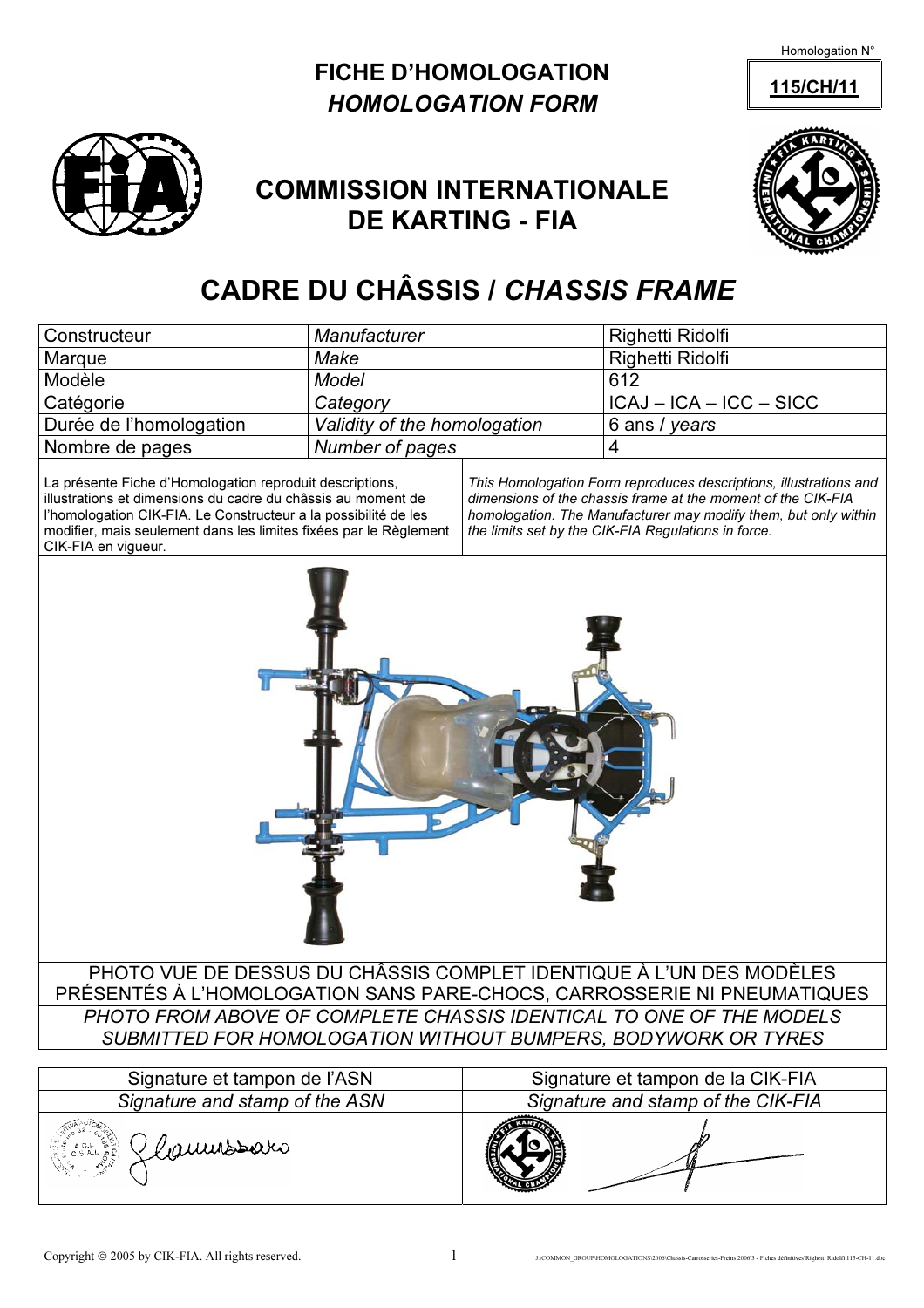#### Homologation N°

#### 115/CH/11

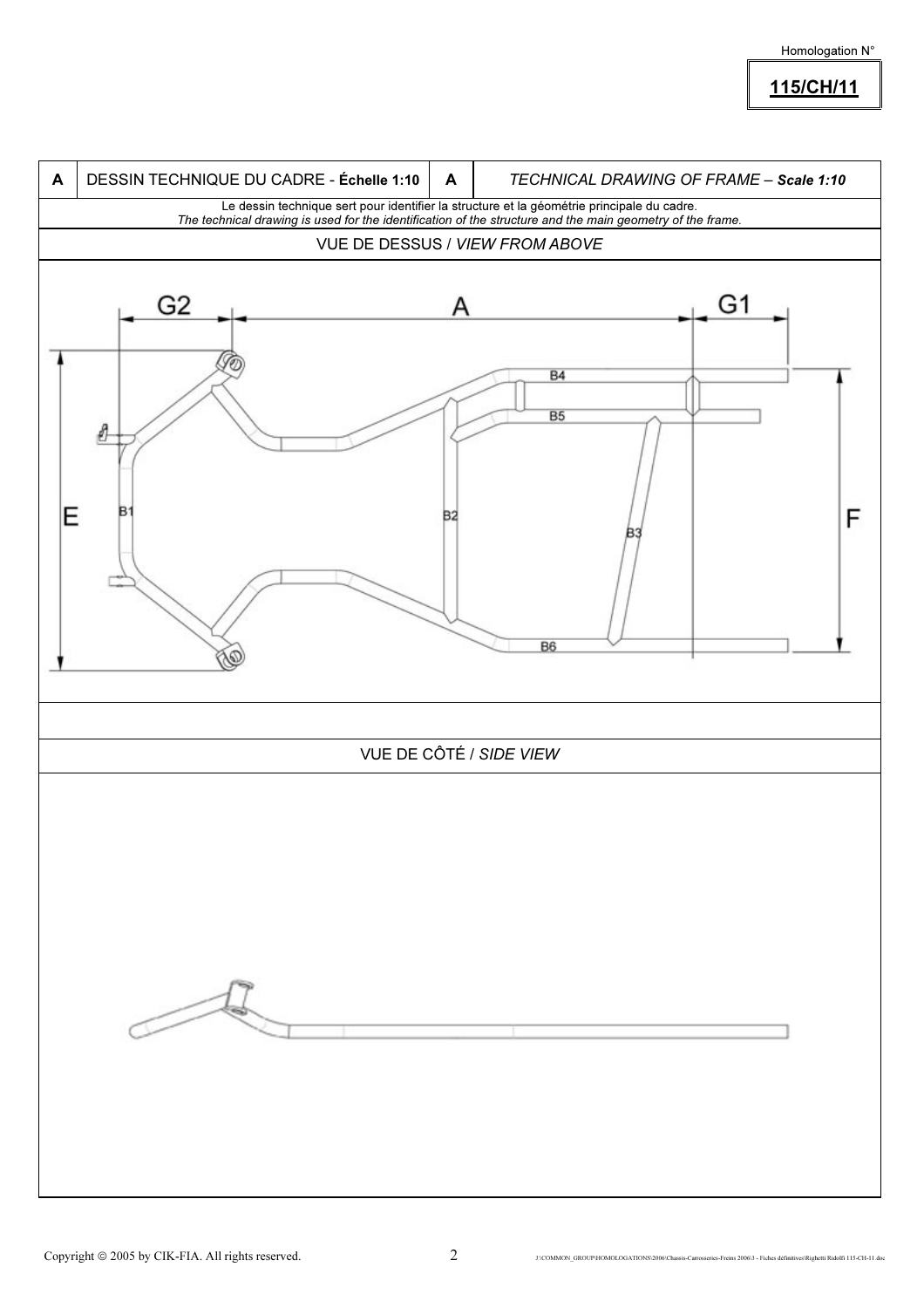115/CH/11

| B                                                                                                                                                                                                                                                                                                                                                         | <b>COTES</b>                                                                                                                                                                                                 |                                                                                                                                                                                      | B |         | <b>DIMENSIONS</b>                                                             |                                                                                                                                                              |  |
|-----------------------------------------------------------------------------------------------------------------------------------------------------------------------------------------------------------------------------------------------------------------------------------------------------------------------------------------------------------|--------------------------------------------------------------------------------------------------------------------------------------------------------------------------------------------------------------|--------------------------------------------------------------------------------------------------------------------------------------------------------------------------------------|---|---------|-------------------------------------------------------------------------------|--------------------------------------------------------------------------------------------------------------------------------------------------------------|--|
| 1. Cadre                                                                                                                                                                                                                                                                                                                                                  |                                                                                                                                                                                                              | 1. Frame                                                                                                                                                                             |   | Données | Tolérances                                                                    |                                                                                                                                                              |  |
|                                                                                                                                                                                                                                                                                                                                                           |                                                                                                                                                                                                              |                                                                                                                                                                                      |   |         | Data                                                                          | <b>Tolerances</b>                                                                                                                                            |  |
| $A=$                                                                                                                                                                                                                                                                                                                                                      | <b>Empattement mesures fixes</b>                                                                                                                                                                             | A= Wheel base fixed measurements                                                                                                                                                     |   |         | <u>1040</u>                                                                   | $+/- 10mm$                                                                                                                                                   |  |
| B=                                                                                                                                                                                                                                                                                                                                                        | Tubes principaux de la structure,<br>diamètre minimum 21mm, d'une<br>longueur supérieure à 150mm, à<br>l'exception des tubes d'un<br>diamètre inférieur à 21mm et tous<br>les supports pour les accessoires. | B= Main tubes of the structure.<br>minimum diameter of 21mm,<br>length over 150mm, except tubes<br>with a diameter of less than<br>21mm and all the supports for the<br>accessories. |   |         | 1) $30$<br>2) 30<br>3) 30<br>4) 30<br>5) 30<br>6) 30<br>7)<br>8)<br>9)<br>10) | $+/- 0.5$ mm<br>$+/- 0.5$ mm<br>$+/- 0.5$ mm<br>$+/- 0.5$ mm<br>$+/- 0.5$ mm<br>$+/- 0.5$ mm<br>$+/- 0.5$ mm<br>$+/- 0.5$ mm<br>$+/- 0.5$ mm<br>$+/- 0.5$ mm |  |
|                                                                                                                                                                                                                                                                                                                                                           | $C =$ Nombre de courbes dans les tubes<br>de Ø supérieur à 21mm                                                                                                                                              | $C =$ Number of bends on the tubes<br>with a diameter greater than<br>21mm.                                                                                                          |   |         | 9                                                                             |                                                                                                                                                              |  |
|                                                                                                                                                                                                                                                                                                                                                           | D = Nombre de tubes ayant un $\varnothing$<br>supérieur à 21mm                                                                                                                                               | $D =$ Number of tubes with a diameter<br>greater than 21mm                                                                                                                           |   |         | $6\overline{6}$                                                               |                                                                                                                                                              |  |
|                                                                                                                                                                                                                                                                                                                                                           | E = Largeur avant extérieure                                                                                                                                                                                 | $E =$ Outer front width                                                                                                                                                              |   |         | <b>730</b>                                                                    | $+/- 10$ mm                                                                                                                                                  |  |
| $F =$                                                                                                                                                                                                                                                                                                                                                     | Largeur arrière extérieure                                                                                                                                                                                   | $F =$ Outer rear width                                                                                                                                                               |   |         | 640                                                                           | $+/- 10$ mm                                                                                                                                                  |  |
|                                                                                                                                                                                                                                                                                                                                                           | G1 = Porte-à-faux arriére des tubes<br>principaux (obligatoire)                                                                                                                                              | G1 = Rear overhang for the main<br>tubes (mandatory)                                                                                                                                 |   |         | 210                                                                           | <u>+/- 15mm</u>                                                                                                                                              |  |
|                                                                                                                                                                                                                                                                                                                                                           | G2 = Porte-à-faux avant du tube<br>principal                                                                                                                                                                 | G2 = Front overhang for the main<br>tube                                                                                                                                             |   |         | 255                                                                           | $+/- 10mm$                                                                                                                                                   |  |
|                                                                                                                                                                                                                                                                                                                                                           | H = Les attaches supportant les fusées doivent être<br>H= The fixations sustaining the stub axles must be welded or brazed to<br>soudées ou brasées au cadre<br>the frame                                    |                                                                                                                                                                                      |   |         |                                                                               |                                                                                                                                                              |  |
|                                                                                                                                                                                                                                                                                                                                                           | $l =$<br>The fixations sustaining the stiffening bars must be welded or brazed<br>Les attaches supportant les barres de rigidification<br>$l =$<br>doivent être soudées ou brasées au cadre<br>to the frame  |                                                                                                                                                                                      |   |         |                                                                               |                                                                                                                                                              |  |
| Remarque / Remark: Dans les points B, C et D, seuls les tubes principaux d'une longueur supérieure à 150 mm sont à prendre en considération à<br>l'exclusion tous les supports pour accessoires. In points B, C and D, only the main tubes of a length of more than 150 mm are to be taken into<br>consideration, excluding all supports for accessories. |                                                                                                                                                                                                              |                                                                                                                                                                                      |   |         |                                                                               |                                                                                                                                                              |  |
| C                                                                                                                                                                                                                                                                                                                                                         | PHOTO DU MARQUAGE DU NUMERO                                                                                                                                                                                  |                                                                                                                                                                                      | C |         |                                                                               | PHOTO OF THE HOMOLOGATION NUMBER MARKING                                                                                                                     |  |
|                                                                                                                                                                                                                                                                                                                                                           | <b>D'HOMOLOGATION</b>                                                                                                                                                                                        |                                                                                                                                                                                      |   |         |                                                                               |                                                                                                                                                              |  |
| CIK/FIA 115/CH/11<br><b>B3</b>                                                                                                                                                                                                                                                                                                                            |                                                                                                                                                                                                              |                                                                                                                                                                                      |   |         |                                                                               |                                                                                                                                                              |  |

Le marquage doit rester clairement visible en permanence The marking must be clearly visible at all times